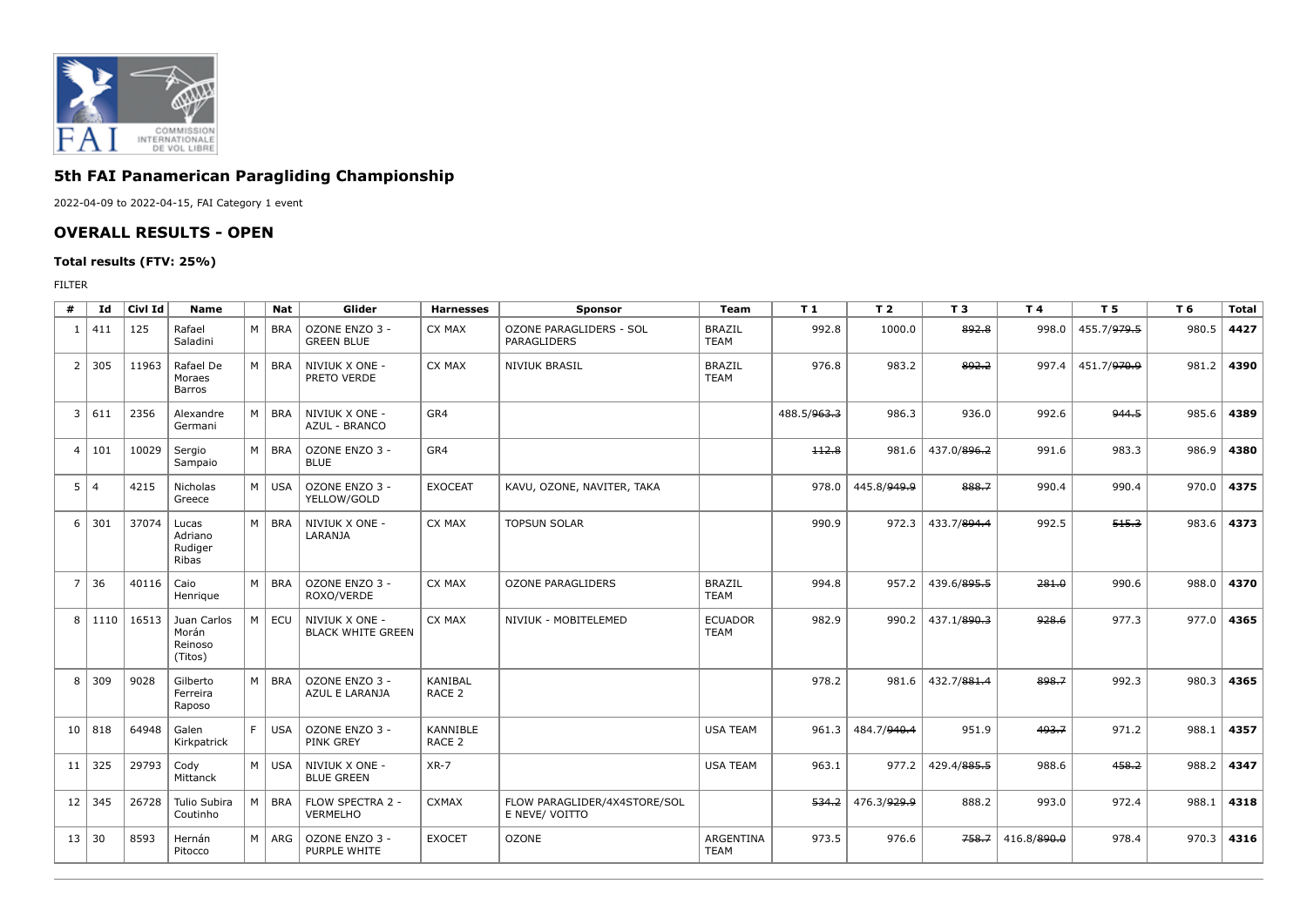| #            | Id        | Civl Id | Name                            |    | Nat        | Glider                                      | <b>Harnesses</b>                    | <b>Sponsor</b>                                                 | Team                         | T 1         | T 2         | T <sub>3</sub> | T 4               | T 5   | T 6         | <b>Total</b> |
|--------------|-----------|---------|---------------------------------|----|------------|---------------------------------------------|-------------------------------------|----------------------------------------------------------------|------------------------------|-------------|-------------|----------------|-------------------|-------|-------------|--------------|
| 13           | 202       | 29846   | Marcella<br>Pomarico<br>Uchoa   | F. | <b>BRA</b> | OZONE ENZO 3 -<br>ROSA E AZUL               | <b>EXOCEAT</b>                      | OZONE, SPOT, SOITIC, NAVITER,<br>PREFEITURA DE POCOS DE CALDAS | <b>BRAZIL</b><br><b>TEAM</b> | 514.0       | 475.5/928.4 | 887.1          | 988.4             | 979.2 | 985.7       | 4316         |
| 15           | 472       | 5101    | Ronnie<br>Koerich               | M  | <b>BRA</b> | NIVIUK X ONE -<br><b>BLACK</b>              | GR4                                 | WWW.VORTEXPARAGLIDING.COM.BR                                   |                              | 976.2       | 977.0       | 417.6/861.1    | 951.3             | 883.3 | 981.2       | 4303         |
| 16           | 367       | 2435    | Washington<br>Peruchi           | M  | <b>BRA</b> | NIVIUK X ONE -<br><b>AZUL</b>               | CX MAX                              | <b>ISY CONSTRUTORA</b>                                         |                              | 523.1       | 450.1/878.7 | 886.6          | 991.5             | 974.1 | 976.9       | 4279         |
| 17           | 66        | 10761   | Franz<br>Schilter               | M  | FAI        | OZONE ENZO 3 -<br><b>BLUE-PURPLE</b>        | KANNIBAL<br>RACE <sub>2</sub>       |                                                                | PERU TEAM                    | 514.7       | 975.3       | 880.1          | 461.3/902.4       | 972.7 | 975.7       | 4265         |
| 18           | 33        | 258     | Javier Funes<br>Nichele         | M  | ARG        | OZONE ENZO 3 -<br><b>GREEN</b>              | <b>EXOCET</b>                       |                                                                | ARGENTINA<br><b>TEAM</b>     | 955.6       | 887.8       | 879.8          | 463.6/897.7       | 979.1 | 981.1       | 4259         |
| 19           | 5150      | 50001   | Chris Cote                      | M  | <b>USA</b> | OZONE ENZO 3 -<br><b>RED YELLOW</b>         | $XR-7$                              | TORREY PINES GLIDERPORT, BALI<br>SECRETS, PALEO TREATS         | <b>USA TEAM</b>              | 460.4/897.7 | 973.6       | 882.7          | 835.1             | 974.7 | 962.3       | 4254         |
| 20           | 304       | 8803    | Federico<br>Rodriguez           | M  | ARG        | NIVIUK X ONE -<br>AZUL                      | XR7                                 |                                                                | ARGENTINA<br><b>TEAM</b>     | 938.7       | 718.9       | 893.1          | 465.4/901.2       | 976.3 | 975.7       | 4249         |
| 21           | 406       | 5299    | Andy<br>Macrae                  | M  | <b>USA</b> | GIN BOOMERANG 12<br>- RED                   | <b>GENIE RACE</b>                   | <b>BOZEMAN PARAGLIDING</b>                                     | <b>USA TEAM</b>              | 919.0       | 958.4       | 431.6/879.1    | 846.2             | 955.1 | 977.6       | 4242         |
| 22           | 415       | 58777   | Violeta<br>Jimenez              | F. | <b>USA</b> | OZONE ENZO 3 -<br><b>BLUE YELLOW</b>        | <b>EXOCEAT</b>                      |                                                                | <b>USA TEAM</b>              | 961.2       | 939.3       | 430.6/877.1    | 893.4             | 933.0 | 975.7       | 4240         |
| 22           | 20        | 863     | Carlos<br>Daniel<br>Gomez       | M  | <b>VEN</b> | GIN BOOMERANG 12<br>- RED                   | <b>GENIE RACE</b>                   | <b>FURIA TEAM</b>                                              | VENEZUELA<br><b>TEAM</b>     | 934.4       | 952.4       | 797.2          | 418.2/893.0       | 961.9 | 972.8       | 4240         |
| 24           | 471       | 30480   | Alvaro Blas<br>Lucero           | M  | ARG        | OZONE ENZO 3 -<br><b>BLUE AND PURPLE</b>    | <b>GENIE RACE</b><br>$\overline{4}$ | JL PRETENSADOS - FIDENSA SA -<br>OM YOGA                       |                              | 951.4       | 959.0       | 733.7          | 419.7/896.2       | 941.9 | 964.2       | 4236         |
| 25           | 888       | 56817   | Austin Cox                      | M  | <b>USA</b> | OZONE ENZO 3 -<br>RED                       | <b>GENIE RACE</b><br>3              |                                                                |                              | 959.1       | 934.9       | 898.7          | 459.5/903.3       | 404.4 | 983.2       | 4235         |
| 26           | 1737      | 497     | Moises<br>Sodre                 | M  | <b>BRA</b> | OZONE ENZO 3 -<br><b>BLUE AND WHITE</b>     | <b>EXOCEAT</b>                      | DEUS E EU.                                                     |                              | 867.0       | 979.0       | 876.7          | 457.2/894.2       | 932.9 | 965.1       | 4211         |
| 27           | 340       | 1194    | <b>Brett Hazlett</b>            | M  | CAN        | <b>GIN BOOMERANG 12</b><br>- LIME-RED-WHITE | <b>GENIE RACE</b><br>$\overline{4}$ | GIN   NAVITER   VOLIRIUM                                       | CANADA<br><b>TEAM</b>        | 917.3       | 938.2       | 827.5          | 428.1/914.2       | 969.4 | 954.7       | 4208         |
| 28           | 381       | 8821    | Francisco<br>Mantaras           | M  | ARG        | NIVIUK X ONE -<br><b>BLUE GREEN</b>         | <b>GIN GENE4</b>                    | MY SELF.                                                       |                              | 950.3       | 977.8       | 734.2          | 920.2             | 945.4 | 412.1/884.8 | 4206         |
| 29           | 131       | 3830    | Michel<br>Guillemot             | M  | ARG        | OZONE ENZO 3 -<br>PINK/WHITE                | <b>EXOCEAT</b>                      | NIKI ARA KATI                                                  | ARGENTINA<br><b>TEAM</b>     | 459.8/896.4 | 960.1       | 889.2          | 895.1             | 914.8 | 978.1       | 4202         |
| 30           | 2323      | 122     | Leonardo<br>Silveira<br>Machado | M  | <b>BRA</b> | FLOW SPECTRA 2 -<br><b>VERMELHO</b>         | <b>EXOCEAT</b>                      | NATUOEL - BIGNET - DROGARIA<br>MONTE HOREBE - FLOW             |                              | 946.7       | 929.7       | 743.0          | 406.5/868.1       | 961.6 | 956.9       | 4201         |
| 31           | 4111      | 7117    | Mauricio<br>Albuquerque         | M  | <b>BRA</b> | OZONE ENZO 3 -<br><b>VERDE AMARELO</b>      |                                     | FREEFLIGHT.TV - CSCVL                                          |                              | 965.6       | 426.1/826.6 | 882.6          | 405.1             | 958.2 | 960.2       | 4193         |
| $32 \mid 21$ |           | 30392   | Robert<br>Brockie               | M  | <b>USA</b> | OZONE ENZO 4 -<br>GOLD / BLUE               | <b>GENIE RACE</b><br>3              | BOZEMAN PARAGLIDING                                            |                              | 902.2       | 963.6       | 880.8          | 452.8/890.0       | 131.1 | 976.0       | 4175         |
|              | 33   59   | 46627   | Cristobal<br>Orezzoli           | M  | CHI        | OZONE ENZO 3 -<br>WHITE AND BLUE            | X-RATED 7                           | VOLIRIUM                                                       | CHILE<br><b>TEAM</b>         | 939.3       | 929.6       | 882.7          | 458.0/898.4       | 964.1 | 506.6       | 4174         |
|              | 34   3791 | 11949   | Marcelo Pio                     | M  | <b>BRA</b> | OZONE ENZO 3 -<br>AMARELO/AZUL              | XR7                                 |                                                                |                              | 206.7       | 954.5       |                | 873.4 432.7/846.3 | 941.5 | 969.0       | 4171         |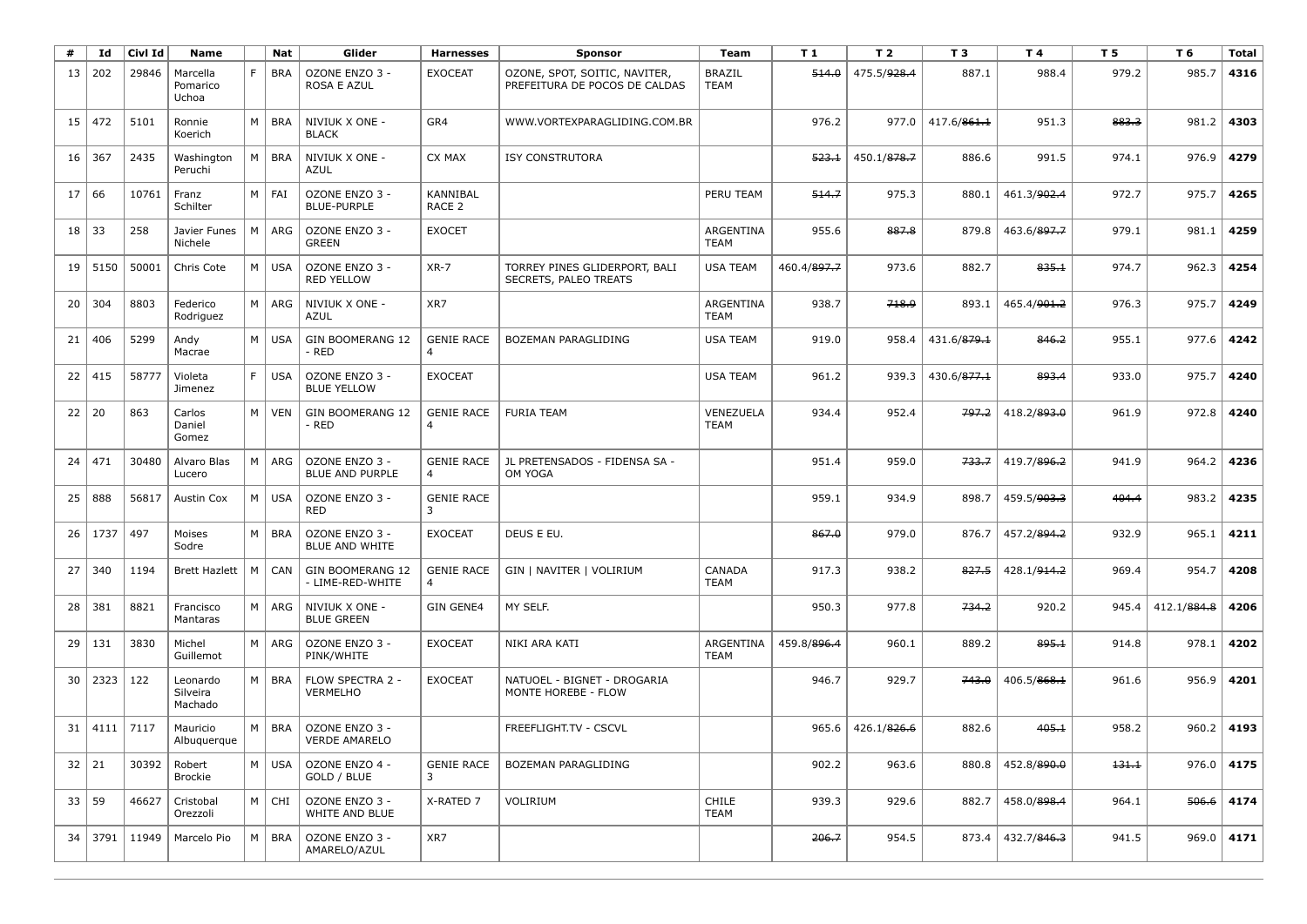| #  | Id           | Civl Id | Name                                     |    | Nat        | Glider                                          | <b>Harnesses</b>                    | <b>Sponsor</b>                                                              | Team                          | T1          | T 2         | T <sub>3</sub>          | T 4         | T <sub>5</sub>    | T 6   | <b>Total</b> |
|----|--------------|---------|------------------------------------------|----|------------|-------------------------------------------------|-------------------------------------|-----------------------------------------------------------------------------|-------------------------------|-------------|-------------|-------------------------|-------------|-------------------|-------|--------------|
| 35 | 601          | 39913   | Thiago<br>Couto<br>Werner                | M  | <b>BRA</b> | FLOW XC RACER -<br>LARANJA E<br><b>VERMELHO</b> | <b>GIN RACE 3</b>                   |                                                                             |                               | 947.6       | 890.6       | 413.6/842.5             | 812.2       | 955.3             | 957.0 | 4164         |
| 36 | 13           | 4729    | Martinho<br>Ribeiro de<br>Morais         | M  | <b>BRA</b> | OZONE ENZO 3 -<br>BRANCO/AZUL                   | <b>GENIE RACE</b>                   | ART-CON                                                                     |                               | 933.1       | 141.0       | 864.9                   | 443.8/859.3 | 971.7             | 949.5 | 4163         |
| 37 | 989          | 32799   | Maycon de<br>Souza dos<br>Santos         | M  | <b>BRA</b> | OZONE ENZO 3 -<br>ROXO AZUL                     | <b>EXOCEAT</b>                      |                                                                             |                               | 862.5       | 418.4/820.9 | 893.3                   | 987.9       | 489.5             | 973.8 | 4136         |
| 38 | 152          | 52089   | Isabela<br>Sales                         | F. | <b>BRA</b> | UP GURU - PRETO E<br>LARANJA                    | KANIBAL<br>RACE 2                   | PREFEITURA DE SAQUAREMA / QG<br>DO VOO LIVRE / SAFO RIO / UP<br>PARAGLIDERS |                               | 967.4       | 847.2       | 413.7/839.1             | 892.7       | 892.3             | 959.1 | 4125         |
| 39 | 298          | 4719    | Luiz Cezar<br>dias                       | M  | <b>BRA</b> | NIVIUK X ONE -<br>AZUL, ROCHO                   | <b>GIN RACE 4</b>                   | POUSADA PICO DO GAVIAO                                                      |                               | 914.6       | 366.6/719.3 | 883.5                   | 960.4       | 507.3             | 990.4 | 4116         |
| 40 | 38           | 11961   | Juan<br>Sebastian<br>Carrera<br>Palacios | M  | ECU        | OZONE ZENO -<br>WHITE                           | KANNIBAL<br>RACE <sub>2</sub>       | C3ARQUITECTOS.EC, KORTEL<br><b>ECUADOR</b>                                  | <b>ECUADOR</b><br><b>TEAM</b> | 954.6       | 879.7       | 341.4/695.4             | 445.0       | 958.4             | 979.9 | 4114         |
| 41 | 259          | 40252   | Owen<br>Shoemaker                        | M  | <b>USA</b> | OZONE ENZO 3 -<br>PETROL/BLUE                   | XR7                                 |                                                                             |                               | 526.8       | 454.4/887.2 | 859.8                   | 899.5       | 923.3             | 972.4 | 4109         |
| 42 | 771          | 12414   | Tony Cesar<br>Mendes<br>Negreiros        | M  | <b>BRA</b> | OZONE ENZO 3 -<br>WHITE/BLUE                    | <b>GENIE RACE</b><br>$\overline{4}$ | <b>ARTCON</b>                                                               |                               | 938.2       | 643.2       | 357.5/ <del>725.0</del> | 859.7       | 967.2             | 976.5 | 4099         |
| 42 | 51           | 36433   | Enderson<br>Moreira do<br>Nascimento     | M  | <b>BRA</b> | OZONE ENZO 3 -<br>AMARELO/VERMELHO              | XR7                                 |                                                                             |                               | 937.0       | 908.3       | 860.2                   | 884.1       | 450.4/880.3       | 943.5 | 4099         |
| 44 | 1977         | 12834   | Gustavo<br>Maretti                       | M  | <b>BRA</b> | OZONE ENZO 3 -<br><b>AZUL</b>                   | KANIBAL<br><b>RACE</b>              | <b>SOL SPORTS</b>                                                           |                               | 433.2/854.2 | 928.9       | 829.6                   | 932.4       | 460.5             | 970.7 | 4095         |
| 45 | 88           | 15239   | Rogerio<br>Santos Felix                  | M  | <b>BRA</b> | OZONE ENZO 3 -<br>VERMELHO                      | CX MAX                              | UV.LINE                                                                     |                               | 963.1       | 442.9/868.9 | 870.5                   | 874.7       | 122.1             | 919.8 | 4071         |
| 46 | 111          | 10337   | Daniel<br>Zaragoza<br>Gomez              | M  | <b>VEN</b> | OZONE ENZO 3 -<br><b>BLANCO AZUL PUR</b>        | <b>GENIE RACE</b><br>4              |                                                                             | VENEZUELA<br><b>TEAM</b>      | 510.8       | 856.8       | 868.3                   | 404.9/791.9 | 957.1             | 964.0 | 4051         |
| 47 | 10           | 14765   | Erico<br>Oliveira                        | M  | <b>BRA</b> | NIVIUK X ONE -<br>PRETO/VERDE                   | XR7                                 | ACTIONFLY RIO - NIVIUK BR -<br><b>CSCVL</b>                                 | <b>BRAZIL</b><br><b>TEAM</b>  | 971.1       | 280.2/548.6 | 875.5                   | 993.4       | 926.8             | 506.2 | 4047         |
| 48 | 123          | 39999   | Hilton Benke                             | M  | <b>BRA</b> | OZONE ZENO - ROXO<br>/ VERDE                    | GENNIERACE<br>$\overline{4}$        | <b>ALTAMONTANHA</b>                                                         |                               | 506.8       | 955.7       | 823.8                   | 415.0/811.7 | 881.1             | 964.3 | 4040         |
| 49 | 235          | 3851    | Alejandro<br>Alfonzo                     | M  | <b>VEN</b> | OZONE ENZO 3 -<br><b>BLUE YELLOW</b>            | XR7                                 | @PLAYLOSROQUES                                                              | VENEZUELA<br><b>TEAM</b>      | 923.6       | 453.5/879.9 | 862.6                   | 764.4       | 895.8             | 897.0 | 4033         |
| 50 | 200          | 51438   | Mike Lester                              | M  | <b>USA</b> | <b>GIN LEOPARD - RED</b>                        | <b>IMPRESS 4</b>                    |                                                                             |                               | 260.5/507.9 | 951.2       | 872.3                   | 463.7       | 972.7             | 975.3 | 4032         |
|    | 51   67      | 24492   | Michel De<br>Almeida<br>Pinheiro         | M  | BRA        | FLOW XC RACER -<br><b>BANCA</b>                 | GIN RACE 3                          | ADVENTURE PLANET                                                            |                               | 505.5       | 857.7       | 842.1                   |             | 885.5 429.5/844.7 |       | $972.8$ 3988 |
|    | $52 \mid 14$ | 14805   | Daniel Lima<br>de Oliveira               | M  | <b>BRA</b> | GIN BOOMERANG 11<br>- AZUL                      | CX MAX                              | RENOVA AMBIENTAL                                                            |                               | 406.8/793.2 | 942.1       | 875.5                   | 773.5       | 802.5             | 960.2 | 3987         |
|    | $53 \mid 15$ | 889     | Leonardo<br>Andrade                      | M  | CHI        | OZONE ENZO 3 -<br>ROJO-AZUL-BLANCO              | KANIBAL<br>RACE 2                   | CASINOENCHILE                                                               | <b>CHILE</b><br><b>TEAM</b>   | 955.4       | 910.8       | 823.2                   |             | 879.0 410.2/809.2 |       | $744.7$ 3979 |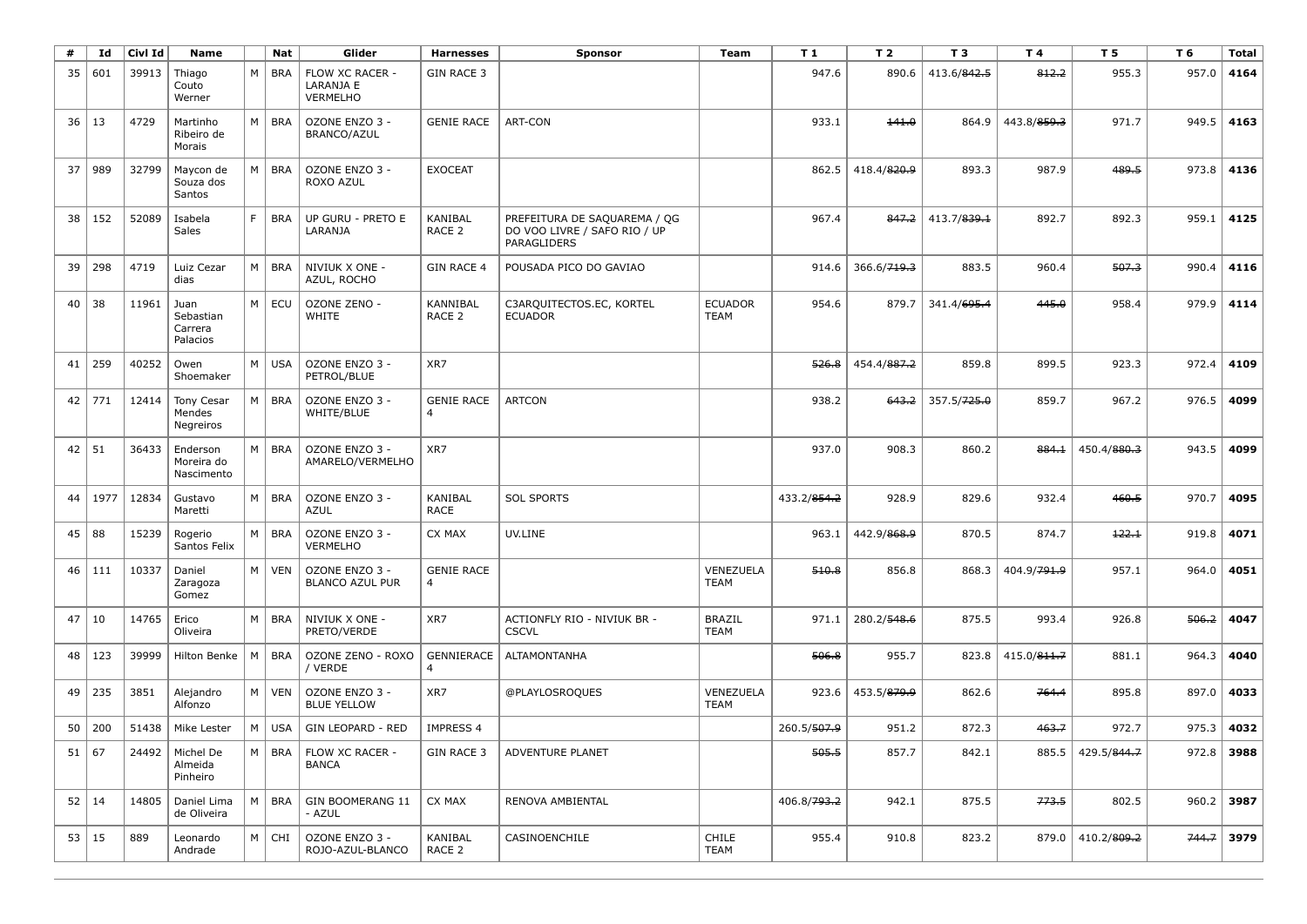| #    | Id   | Civl Id | <b>Name</b>                            |   | Nat        | Glider                                       | <b>Harnesses</b>                             | <b>Sponsor</b>                                                           | Team                          | T1          | T <sub>2</sub> | T <sub>3</sub>          | T 4                     | T 5   | T 6         | <b>Total</b> |
|------|------|---------|----------------------------------------|---|------------|----------------------------------------------|----------------------------------------------|--------------------------------------------------------------------------|-------------------------------|-------------|----------------|-------------------------|-------------------------|-------|-------------|--------------|
| 53   | 6    | 46629   | Benjamin<br>Sepulveda                  | M | <b>CHI</b> | <b>GIN LEOPARD - RED</b>                     | XR6                                          |                                                                          | CHILE<br><b>TEAM</b>          | 880.3       | 888.0          | 883.1                   | 424.0/833.4             | 127.9 | 903.9       | 3979         |
| 55   | 1313 | 10136   | Richard<br>Pethigal                    | M | <b>BRA</b> | FLOW SPECTRA 2 -<br><b>RED</b>               | GR4                                          | WORLD PEACE MOVEMENT,<br>AVAAZ.COM, DICOLORE                             |                               | 261.9/516.5 | 949.7          | 884.4                   | 901.1                   | 494.2 | 981.3       | 3978         |
| 56   | 913  | 66272   | John E Cady<br>Ш                       | M | <b>USA</b> | OZONE ENZO 3 -<br><b>BLUE/PURPLE</b>         | $XR-7$                                       | PROGRESSION PARAGLIDING/ ALIVE<br>AND WELL                               | <b>USA TEAM</b>               | 876.7       | 868.9          | 391.3/ <del>806.9</del> | 896.4                   | 483.4 | 916.7       | 3950         |
| 57   | 41   | 3013    | Rafael de<br>Góes                      | M | <b>BRA</b> | OZONE ZENO -<br>LARANJA - VINHO              | IMPRESS4                                     | UTFPR.EDU.BR                                                             |                               | 241.6       | 384.4/750.4    | 849.4                   | 883.9                   | 905.7 | 910.1       | 3934         |
| 58   | 379  | 3032    | Gilmar<br>Couto                        | M | <b>BRA</b> | OZONE ENZO 3 -<br>AZUL/AMARELO               | GR <sub>4</sub>                              | POUSADA PICO DO GAVIAO/ VETOR<br><b>SPORTS</b>                           | <b>BRAZIL</b><br><b>TEAM</b>  | 969.0       | 808.3          | 320.6/661.0             | 841.3                   | 518.3 | 993.3       | 3932         |
| 59   | 441  | 3815    | Eduardo<br>Sanchez<br>Granel           | M | ARG        | OZONE ZENO -<br>WHITE E BLUE                 | GENIERACE4                                   | <b>CAU CAU</b>                                                           |                               | 829.1       | 420.5/824.9    | 831.6                   | 883.0                   | 477.8 | 960.1       | 3924         |
| 60   | 395  | 3047    | José luis s.<br>Guimaraes              | M | <b>BRA</b> | OZONE ENZO 3 -<br>AMARELO E MARROM           | GRF4                                         |                                                                          |                               | 26.6        | 847.0          | 816.4                   | 431.6/844.3             | 923.1 | 896.5       | 3915         |
| 61   | 360  | 30459   | Gustavo<br>Crispy<br>Blanco            | M | ARG        | FLOW SPECTRA -<br><b>RED</b>                 | $XR-7$                                       | HIDROTEC PERFORACIONES -<br>SUMALAO - SALUD INTEGRADA -<br><b>FLYTEC</b> |                               | 462.4       | 951.5          | 310.3/636.5             | 787.6                   | 886.3 | 977.2       | 3913         |
| 62   | 380  | 23197   | Rodrigo<br>Wulliamoz<br>Vergara        | M | CHI        | GIN LEOPARD - ROJO<br><b>BRANCO</b>          | <b>GENIE RACE</b><br>$\overline{\mathbf{A}}$ | <b>TECNOSISTEC</b>                                                       | <b>CHILE</b><br><b>TEAM</b>   | 248.3       | 937.8          | 768.5                   | 399.2/ <del>780.8</del> | 838.9 | 954.9       | 3899         |
| 63   | 260  | 15192   | Thomas<br>Milko                        | M | <b>BRA</b> | <b>GIN LEOPARD - RED</b>                     | IMPRESS4                                     | EU MESMO                                                                 |                               | 873.6       | 427.1/828.7    | 794.6                   | 400.5                   | 908.4 | 882.2       | 3886         |
| 64   | 466  | 10079   | Marcelo<br>Alaniz                      | M | ARG        | NIVIUK PEAK 4 -<br><b>VERDE</b>              | <b>GENNY LITE</b>                            | CLUB +7, MIKEPRO                                                         |                               | 915.3       | 883.6          | 334.3                   | 338.8/723.6             | 857.8 | 881.1       | 3877         |
| 65   | 110  | 6001    | Carlos<br>Niemeyer                     | M | <b>BRA</b> | GIN LEOPARD -<br>BRANCO /<br><b>VERMELHO</b> | XR7                                          |                                                                          |                               | 877.7       | 359.8/705.9    | 862.9                   | 882.4                   | 585.6 | 883.7       | 3867         |
| 66   | 124  | 65218   | Thalisson<br>Willian Silva<br>Souza    | M | <b>BRA</b> | DAVINCI XCHORD -<br><b>AZUL</b>              | <b>GIN RACE 4</b>                            | MARMORARIA POLVILHO LTDA                                                 |                               | 944.1       | 877.0          | 427.5                   | 327.3/699.0             | 812.0 | 900.4       | 3861         |
| 67   | 8    | 15401   | Rogerio Vaz<br>Da Silva                | M | <b>BRA</b> | <b>GIN LEOPARD -</b><br><b>VERMELHO</b>      | $XR-7$                                       | VAZ REPRESENTACOES LTDA                                                  |                               | 911.0       | 718.4          | 786.1                   | 403.7/781.7             | 875.1 | 884.0       | 3860         |
| 68   | 29   | 37112   | Facundo<br>Luis Rodas                  | M | ARG        | NIVIUK PEAK 5 -<br><b>BLUE</b>               | $XR-7$                                       |                                                                          |                               | 922.8       | 551.1          | 319.7/648.5             | 782.8                   | 888.8 | 941.4       | 3856         |
| 69   | 22   | 46030   | Maicon<br>Daniel de<br>Souza<br>Correa | M | <b>BRA</b> | OZONE ENZO 3 -<br><b>BLACK/BLUE</b>          | <b>IMPRESS 4</b>                             | @PROFITACADEMIANH                                                        |                               | 916.6       | 849.3          | 788.6                   | 397.6/781.6             | 446.3 | 896.9       | 3849         |
| 70 l | 5    | 18370   | Bryan<br>Andres<br>Carrera<br>Saavedra | M | ECU        | NIVIUK EVOX -<br>AZUL-ROJO                   | CX MAX                                       | PARAVOLAR                                                                | <b>ECUADOR</b><br><b>TEAM</b> | 402.2       | 899.7          | 829.1                   | 894.4                   | 967.0 | 249.7/490.7 | 3840         |
| 71   | 122  | 24271   | Joubert<br>batista<br>bitaraes         | M | <b>BRA</b> | OZONE ENZO 3 -<br>ROXO / AZUL                | XR7                                          | FORT MALHAS / ID SHIRTS                                                  |                               | 923.0       | 859.6          | 320.8/661.6             | 880.6                   | 125.1 | 840.4       | 3824         |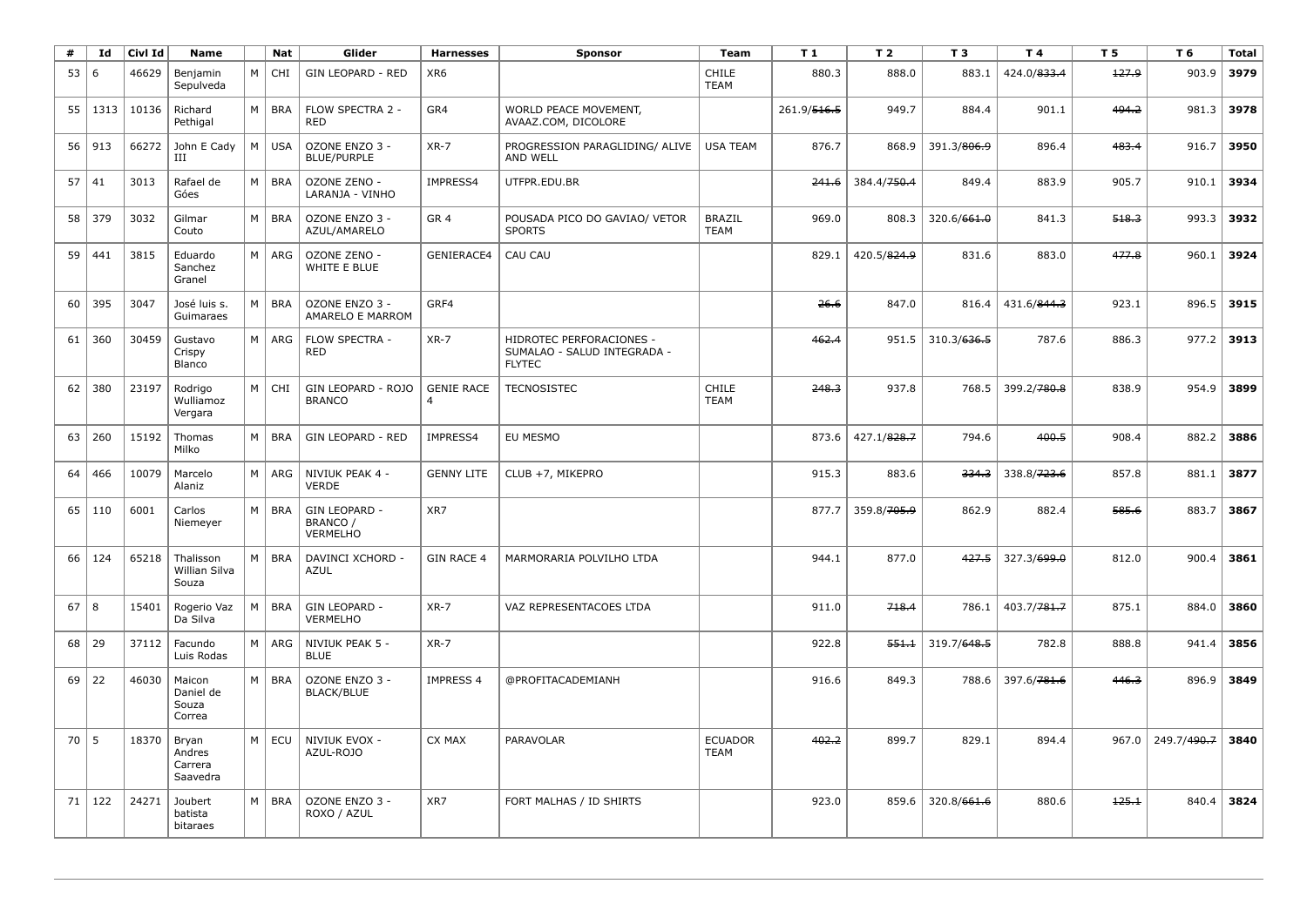| #  | Id       | Civl Id | Name                               |    | Nat        | Glider                                             | <b>Harnesses</b>                  | <b>Sponsor</b>                | Team                     | T 1         | T <sub>2</sub> | T 3                     | T 4         | T 5                     | T 6         | <b>Total</b> |
|----|----------|---------|------------------------------------|----|------------|----------------------------------------------------|-----------------------------------|-------------------------------|--------------------------|-------------|----------------|-------------------------|-------------|-------------------------|-------------|--------------|
| 72 | 280      | 33612   | André<br>Martins<br>Gonçalves      | M  | <b>BRA</b> | OZONE ZENO -<br>VERMELHO E<br>LARANJA              | <b>GIN RACE 3</b>                 | ANDRECLEAN.COM                |                          | 795.6       | 899.9          | 821.1                   | 754.6       | 394.3/770.6             | 891.1       | 3802         |
| 73 | 163      | 28514   | alberto<br>kawakami                | M  | <b>BRA</b> | NIVIUK PEAK 5 -                                    | <b>GENIE</b><br>RACE4             |                               |                          | 880.9       | 846.4          | 837.0                   | 461.6       | 350.8/685.7             | 882.6       | 3798         |
| 74 | 418      | 50778   | pablo oscar<br>hernandez           | M  | ARG        | OZONE ENZO 3 -<br><b>AZUL BLANCO</b>               | RACE 4                            | HERNANDEZ MATERIALES          | ARGENTINA<br><b>TEAM</b> | 979.4       | 962.9          | 882.9                   | 59.6/116.9  | 910.6                   | 22.7        | 3795         |
| 75 | 2311     | 10036   | Adnar<br>Furuzawa                  | M  | <b>BRA</b> | OZONE ZENO -<br>LARANJA/VERMELHO                   | <b>IMPRESS 4</b>                  | TELESON TELECOM               |                          | 238.1       | 842.5          | 791.4                   | 379.3/742.0 | 885.6                   | 876.4       | 3775         |
|    | 76 11    | 47066   | Cedar<br>Wright                    | M  | <b>USA</b> | NIVIUK X ONE -<br><b>ORANGE</b>                    | KANNIBAL<br>RACER 2               | YOLO OTB                      |                          | 932.4       | 845.7          | 194.1                   | 849.7       | 231.2/496.9             | 891.9       | 3751         |
| 77 | 898      | 36561   | Carlos Avila                       | M  | <b>USA</b> | OZONE ENZO 3 -<br><b>BLUE/YELLOW</b>               | GR4                               | MIAMI PAN CON BISTE TEAM      | <b>CUBA TEAM</b>         | 242.5/519.8 | 825.1          | 395.7                   | 892.0       | 880.2                   | 900.4       | 3740         |
| 78 | 79       | 3084    | Joanna Di<br>Grigoli               | F. | <b>VEN</b> | GIN LEOPARD - RED                                  | <b>GENIE RACE</b>                 | LA SAMBUY GIN GLIDERS         | VENEZUELA<br><b>TEAM</b> | 799.7       | 835.3          | 777.6                   | 763.1       | 403.9/ <del>789.4</del> | 870.0       | 3687         |
| 79 | 941      | 4590    | <b>Bill Hughes</b>                 | M  | <b>USA</b> | <b>GIN BOOMERANG 12</b><br>- LIME                  | <b>GENIE RACE</b>                 | SUPER FLY, FLYXC.ORG          |                          | 829.5       | 639.9          | 351.6/ <del>713.2</del> | 825.2       | 802.1                   | 864.3       | 3673         |
| 80 | 147      | 18357   | Ricardo<br>Navarro<br>Marquez      | M  | <b>VEN</b> | OZONE ENZO 3 -<br><b>RED YELLOW</b>                | X RATED 7                         | XX                            | VENEZUELA<br><b>TEAM</b> | 334.2/657.6 | 858.0          | 768.0                   | 891.4       | 817.0                   | 491.8       | 3669         |
| 81 | 606      | 41919   | Javier<br>Galvez                   | M  | CHI        | DAVINCI OPERA -<br><b>RED BLUE</b>                 | <b>GENIE LITE</b><br>$\mathbf{B}$ | TIER1 GALF ELECTRONICA        | CHILE<br><b>TEAM</b>     | 247.5       | 885.1          | 899.9                   | 756.0       | 853.1                   | 250.0/491.3 | 3644         |
| 82 | 16       | 58778   | Kristopher<br>Holub                | M  | <b>USA</b> | FLOW XC RACER -<br><b>BLUE/GREEN</b>               | <b>IMPRESS</b>                    |                               |                          | 340.3/669.7 | 917.0          | 794.4                   | 777.7       | 807.8                   | 350.5       | 3637         |
| 83 | 521      | 8696    | Stefan<br>Mitrovich                | M  | <b>USA</b> | OZONE ENZO 3 -<br>PURPLE AND BLUE                  | <b>KANIBAL</b><br>RACE 2          | BOZEMAN PARAGLIDING           |                          | 876.0       | 274.3          | 846.2                   | 205.8/398.5 | 809.0                   | 891.2       | 3628         |
| 84 | 116      | 18662   | Roland<br>Zgraggen                 | M  | <b>BRA</b> | NIVIUK PEAK5 -<br><b>AZUL PRETO</b>                | <b>IMPRESS 4</b>                  | WWW.RENTMYWINCH.COM           |                          | 818.3       | 355.5/689.8    | 793.4                   | 200.8       | 706.1                   | 944.3       | 3618         |
| 85 | 17       | 43405   | Brad Hauge                         | M  | <b>USA</b> | OZONE ALPINA 4 -<br>RED / YELLOW                   | <b>LIGHTNESS</b><br>2             | <b>BOZEMAN PARAGLIDING</b>    |                          | 787.1       | 874.5          | 306.2/623.8             | 159.6       | 767.4                   | 859.1       | 3594         |
| 86 | 145      | 30626   | Joao Pedro<br>De Souza<br>Simonsen | M  | <b>BRA</b> | OZONE ZENO -<br><b>BRANCO E</b><br><b>VERMELHO</b> | <b>CXMAX</b>                      | <b>OSKLEN</b>                 |                          | 292.0/569.3 | 834.8          | 790.1                   | 470.0       | 781.8                   | 843.0       | 3542         |
| 87 | 278      | 27239   | Miguel<br>Osmar<br>Trotta          | M  | ARG        | OZONE ENZO 3 -<br><b>BLANCA AZUL</b>               | X-RATED 6                         | MAS SIETE - PARAPENTE LITORAL |                          | 243.3       | 674.9          | 679.6                   | 878.0       | 964.4                   | 316.5/621.9 | 3513         |
|    | 88 177   | 71286   | Alexia<br>Fischer                  | F. | <b>USA</b> | OZONE ALPINA 4 -<br>BLUE, YELLOW,<br>WHITE, ORANGE | RACE 4                            |                               |                          | 246.2       | 812.6          | 693.7                   | 359.9/703.9 | 793.4                   | 847.9       | 3508         |
| 89 | 255      | 60456   | Julio Ignacio<br>Ortiz             | M  | ARG        | OZONE ENZO 3 -<br><b>BLANCO CELESTE</b>            | XR7                               |                               |                          | 959.7       | 862.1          | 213.3/439.9             | 474.5       | 162.0                   | 960.9       | 3471         |
|    | 90   318 | 26525   | Lisandro<br>Eandi                  | M  | ARG        | GIN LEOPARD -<br><b>BLANCO</b>                     | XR7                               | MECANICA EANDI                |                          | 239.4       | 740.1          | 317.7/651.6             | 731.5       | 802.5                   | 856.1       | 3448         |
|    | 91   149 | 50939   | Schuyler<br>Heath                  | M  | <b>USA</b> | <b>FLOW FUSION - BLUE</b>                          | XR7                               |                               |                          | 206.9/403.4 | 834.4          | 688.4                   | 41.8        | 807.2                   | 859.7       | 3397         |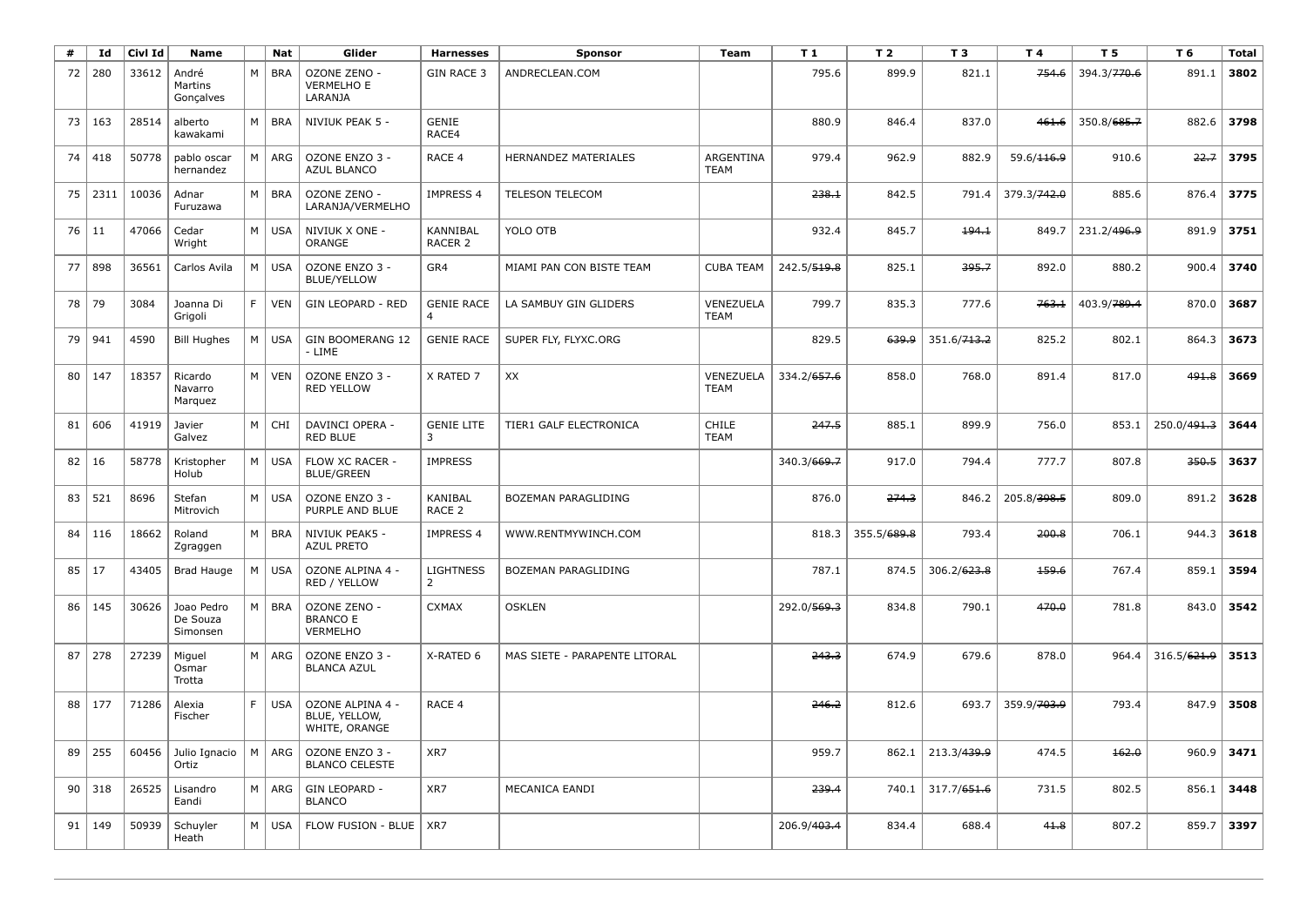| #           | Id          | Civl Id | <b>Name</b>                                  |    | Nat           | Glider                                   | <b>Harnesses</b>                    | Sponsor                                                                                               | Team                          | T <sub>1</sub>          | T <sub>2</sub> | T <sub>3</sub>          | T4                      | T 5         | T 6                     | <b>Total</b> |
|-------------|-------------|---------|----------------------------------------------|----|---------------|------------------------------------------|-------------------------------------|-------------------------------------------------------------------------------------------------------|-------------------------------|-------------------------|----------------|-------------------------|-------------------------|-------------|-------------------------|--------------|
| 92          | 19          | 50941   | Robert<br>Curran                             | M  | <b>USA</b>    | OZONE ZENO - RED<br>AND BLUE             | RANGE<br><b>XALPES</b>              | BOZEMAN PARAGLIDING                                                                                   |                               | 930.8                   | 824.2          | 178.2                   | 777.8                   | 686.0       | 131.9/283.3             | 3351         |
|             | 93   77     | 14866   | Elisa P. E.                                  | F. | <b>BRA</b>    | UP MERU - BRANCO<br>LARANJA              | <b>GIN RACE 4</b>                   |                                                                                                       |                               | 675.8                   | 739.7          | 137.1                   | 175.5/ <del>374.7</del> | 805.5       | 944.7                   | 3341         |
| 94          | 75          | 37484   | Joao luiz<br>marques<br>costa                | M  | <b>BRA</b>    | OZONE ENZO 3 -<br>AMARELO VERMELHO       | <b>GENIE RACE</b><br>3              | MARIDO RESOLVE - PC COSTA<br><b>CLIMATIZADORES</b>                                                    |                               | 653.5                   | 273.1          | 704.5                   | 275.8/534.0             | 799.8       | 824.0                   | 3258         |
| 95 1        |             | 48199   | Raquel<br>Venceslau                          | F. | <b>BRA</b>    | OZONE ENZO 3 -<br>AMARELO E ROSA         | <b>GENIE RACE</b><br>$\overline{4}$ | TOPI   VORTEX   ALTA MONTANHA                                                                         |                               | 119.0/ <del>231.1</del> | 209.7          | 870.8                   | 794.6                   | 715.8       | 743.0                   | 3243         |
| $96$   7    |             | 23617   | Pablo<br>Zeballos                            | M  | ARG           | OZONE DELTA 4 -<br>ROJO VERDE NEGRO      |                                     | PABLO ZEBALLOS MOTOS                                                                                  |                               | 241.3                   | 226.9/442.9    | 649.3                   | 731.5                   | 678.7       | 872.4                   | 3159         |
| $97 \mid 3$ |             | 31652   | Andres<br>Santiago<br>Aguirre<br>Merino      | M  | ECU           | NIVIUK PEAK 5 -                          | X-RATED 7                           | <b>INCANAN</b>                                                                                        | <b>ECUADOR</b><br><b>TEAM</b> | 339.0                   | 175.0/341.6    | 483.4                   | 687.8                   | 864.2       | 944.4                   | 3155         |
| 98          | 383         | 9011    | Shauin Kao                                   | F  | ARG           | OZONE ZENO -<br>VERMELHO / AZUL          | RACE III                            |                                                                                                       | ARGENTINA<br><b>TEAM</b>      | 562.9                   | 293.4/572.8    | 628.6                   | 700.5                   | 699.2       | 832.1                   | 3154         |
| 99          | 12          | 202     | Daniel Araya                                 | M  | CHI           | GIN LEOPARD - ROJO                       | KANNIBAL<br>RACE 2                  | PUROVUELO.CL                                                                                          |                               | 105.6/ <del>208.3</del> | 675.2          | 763.5                   | 721.8                   | 139.5       | 885.4                   | 3151         |
| 100         | 1202        | 5394    | Adrian<br>Acosta                             | M  | ARG           | OZONE ENZO 3 -<br><b>VERMELHO E ROXO</b> | $XR-7$                              |                                                                                                       |                               | 578.4                   | 759.0          | 451.2                   | 731.4                   | 235.2/505.5 | 833.8                   | 3138         |
| 101         | 1881        | 920     | Andre Luiz<br>Pereira e<br>Souza             | M  | <b>BRA</b>    | FLOW SPECTRA -<br><b>VERMELHO</b>        | KANNIBAL 2                          | <b>FLOW PARAGLIDERS</b>                                                                               |                               | 231.3                   | 826.5          | 877.6                   | 196.1/383.5             | 627.4       | 605.5                   | 3133         |
| 102         | 275         | 4774    | Ruben<br>Munoz                               | M  | CHI           | <b>GIN LEOPARD - RED</b><br>WHITE        | XR7                                 | <b>ITOM CORREDORES</b>                                                                                |                               | 871.9                   | 780.4          | 736.4                   | 378.7                   | 220.3/430.5 | 477.0                   | 3086         |
| 103         | 314         | 15078   | Drauzio<br>Junior                            | M  | <b>BRA</b>    | OZONE ENZO 3 -<br><b>AMARELO VERMELH</b> | RACE 4                              | GIE CORRETORA DE SEGUROS                                                                              |                               | 120.9/238.0             | 685.0          | 722.4                   | 744.4                   | 809.8       | 176.8                   | 3083         |
| 104         | 777         | 18366   | Franklin<br>Ernesto<br>Carrera<br>Chavez     | M  | ECU           | NIVIUK PEAK 5 -<br>NARANJA - NEGRO       | GINE RACE 3                         | PARAVOLAR                                                                                             | <b>ECUADOR</b><br><b>TEAM</b> | 803.1                   | 379.4          | 155.2/ <del>316.2</del> | 134.0                   | 809.0       | 905.9                   | 3053         |
| 105         | 42          | 27633   | Raphael<br>Nuno<br>Rodrigues<br>Laghi        | M  | <b>BRA</b>    | OZONE ENZO 3 -<br><b>ENZYME</b>          | XR <sub>6</sub>                     | LAGHI FLY TRIP                                                                                        |                               | 233.5                   | 948.0          | 80.8/166.6              | 692.0                   | 47.5        | 952.6                   | 2907         |
| $106$   27  |             | 4712    | Cristiano<br>Ricci da<br>Silva<br>(Vermelho) | M  | <b>BRA</b>    | FLOW SPECTRA -<br><b>AZUL</b>            | CX MAX                              | FLOW PARAGLIDERS, ACADEMIA<br>NAFAR, VIOTTI LABORATORIO,<br>PROJETO PARAGLIDERS POCOS,<br><b>SMEL</b> |                               | 508.8                   | 828.1          | 950.8                   | 434.3                   | 53.5        | 176.5/ <del>348.6</del> | 2899         |
|             | $107$ 286   | 23545   | walter<br>moraes de<br>oliveira filho        |    | $M \vert BRA$ | OZONE ENZO 3<br>AZUL                     | <b>EXOCEAT</b>                      | VOLCANFLY / CPVL TEAM                                                                                 |                               | 933.4                   | 143.0          |                         | 388.0 181.6/351.7       | 739.0       |                         | $483.6$ 2726 |
|             | $108$   125 | 48546   | Clodoaldo<br>Donizeti de<br>Soua             | M  | BRA           | DAVINCI XCHORD -<br><b>BRANCO E ROXO</b> | <b>GIN RACE 4</b>                   | MARMORARIA POLVILHO LTDA                                                                              |                               | 160.1                   |                | 856.3 210.9/432.6       | 717.2                   | 471.1       |                         | $457.6$ 2713 |
|             | 109   998   | 14729   | Jose Ricardo   M  <br>Villacis<br>Herdoiza   |    | ECU           | NIVIUK EVOX - RED<br><b>BLUE</b>         | <b>EXOCEAT</b>                      | VIENNATONE                                                                                            |                               | 122.5/ <del>238.0</del> | 117.9          | 779.8                   | 397.6                   | 479.0       |                         | $875.7$ 2655 |